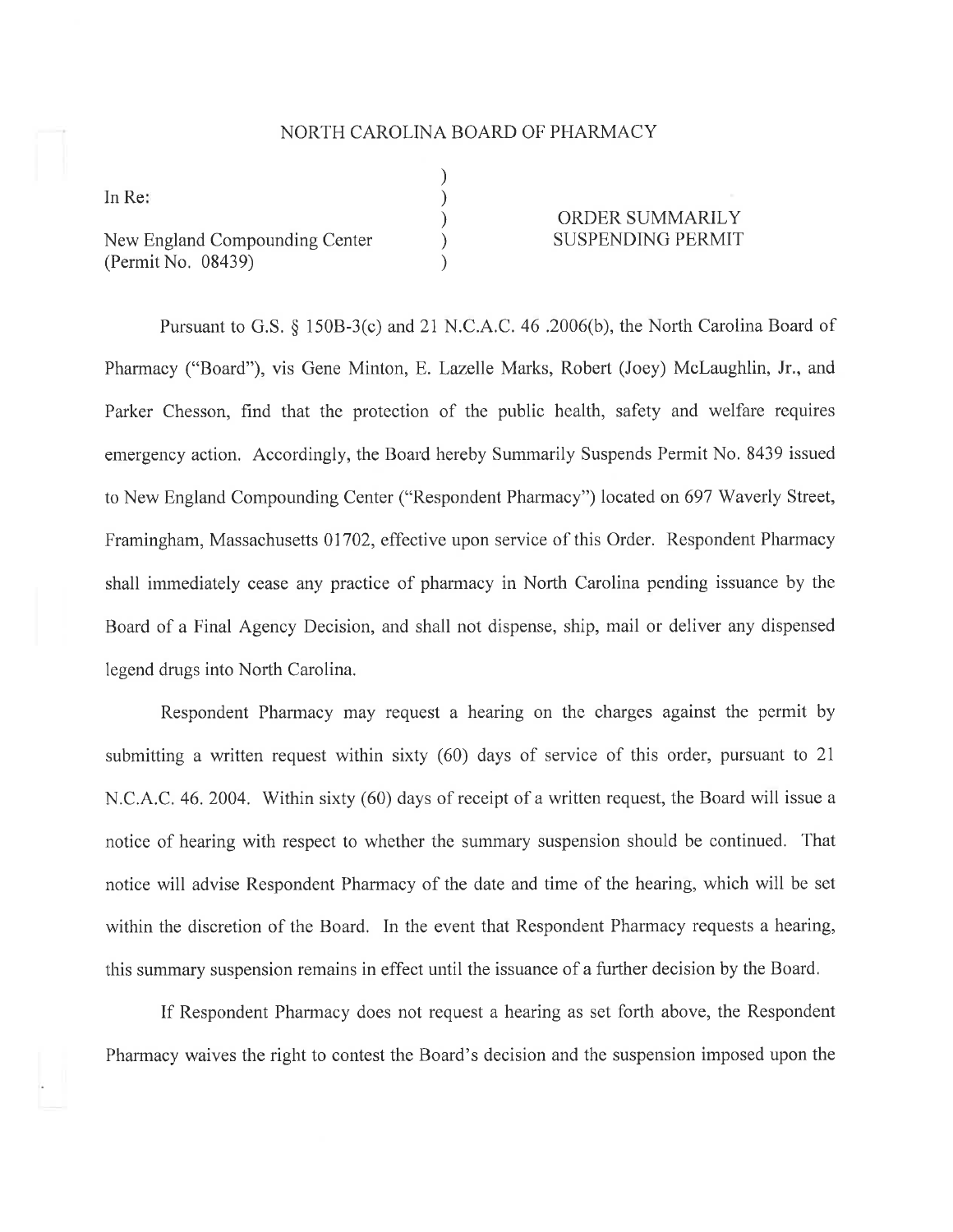permit by this order. However, the Respondent Pharmacy retains the right to file a written petition for reinstatement of the permit at any time following this order.

The Board will set a hearing at a time and place within its discretion and will rule on the petition for reinstatement in its discretion under its duty to consider the public health, safety and welfare.

By Order of the Board, this  $\frac{3Q}{Q}$  day of October, 2012.

## NORTH CAROLINA BOARD OF PHARMACY

Jack W. Campbell, IV., Executive Director